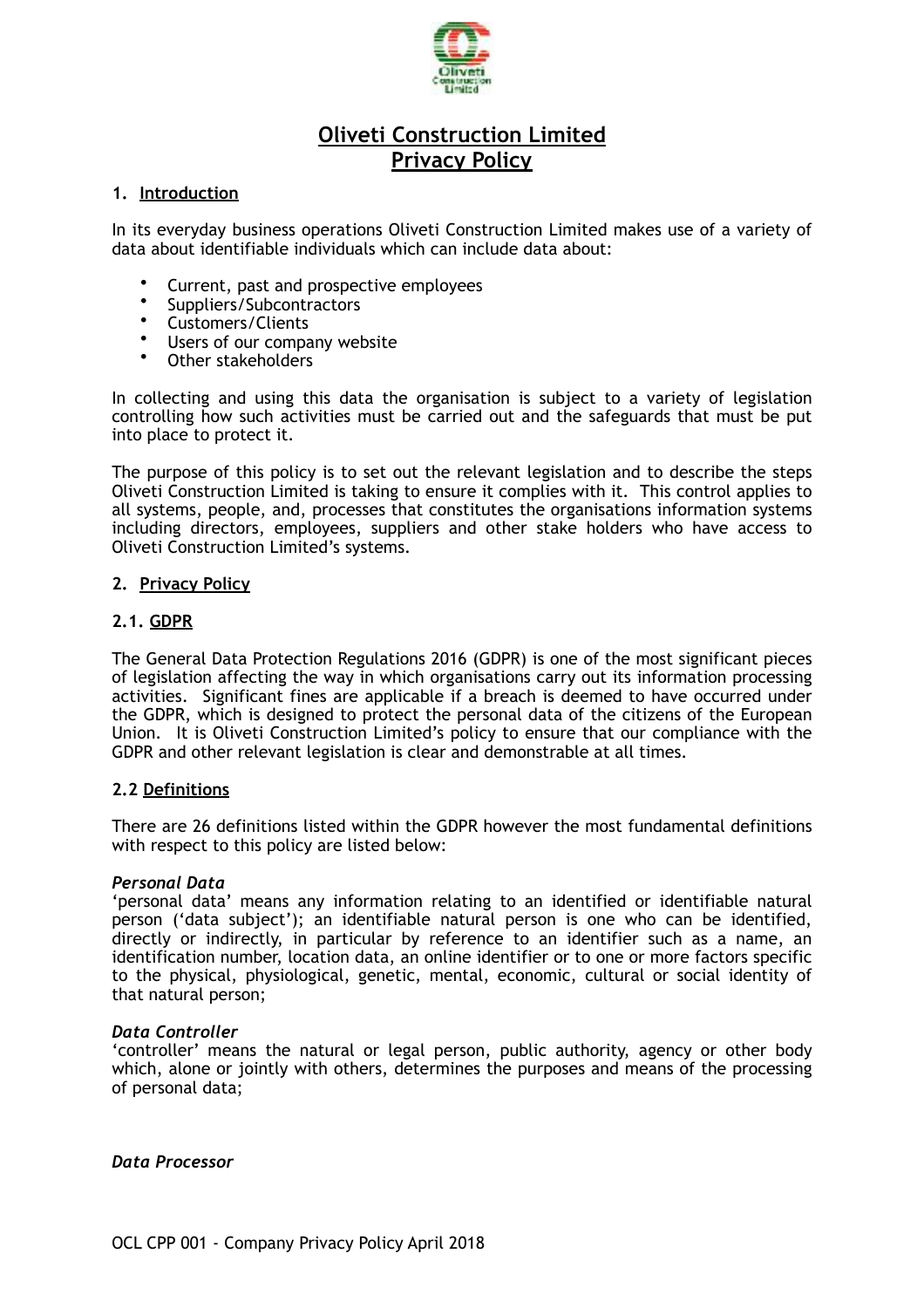

'processor' means a natural or legal person, public authority, agency or other body which processes personal data on behalf of the controller;

**The full list of GDPR definitions can be found at <https://gdpr-info.eu/art-4-gdpr/>**

# **2.3 Who is the Organisation's Data Controller?**

Oliveti Construction Limited is the Data Controller and as such is the party which decides what personal information/data is collected from a data subject. Address: Stonecroft House, Ervington Court, Meridian Business Park, Leicester, LE19 1WL, Company Registration No. 4341581.

# **2.4 Who is the Organisation's Data Processor?**

Construction Industry Solutions are the data processor for Oliveti Construction Limited. Address: COINS Building, 11 St Laurence Way, Slough, Berkshire SL1 2EA, Company Registration No. 02039252.

# **2.5 Contact Information for the Organisation's Data Controller?**

You can contact the Data Controller using the following methods:

| Write to: | Oliveti Group Limited<br><b>Stonecroft House</b><br><b>Ervington Court</b><br>Meridian Business Park<br>Leicester<br><b>LE19 1WL</b> |
|-----------|--------------------------------------------------------------------------------------------------------------------------------------|
| Call:     | 0116 2777771                                                                                                                         |
| Email:    | info@oliveticonstruction.co.uk                                                                                                       |
| Website:  | http://www.oliveticonstruction.co.uk/ -<br>use the 'Contact Us' tab                                                                  |

# **2.6 Principles Relating to Processing of Personal Data**

There are a number of fundamental principles upon which the GDPR is based. These are as follows:

- 1. Personal data shall be:
	- a) processed lawfully, fairly and in a transparent manner in relation to the data subject ('lawfulness, fairness and transparency');
	- b) collected for specified, explicit and legitimate purposes and not further processed in a manner that is incompatible with those purposes; further processing for archiving purposes in the public interest, scientific or historical research purposes or statistical purposes shall, in accordance with [Article 89](https://gdpr-info.eu/art-89-gdpr/)(1), not be considered to be incompatible with the initial purposes ('purpose limitation');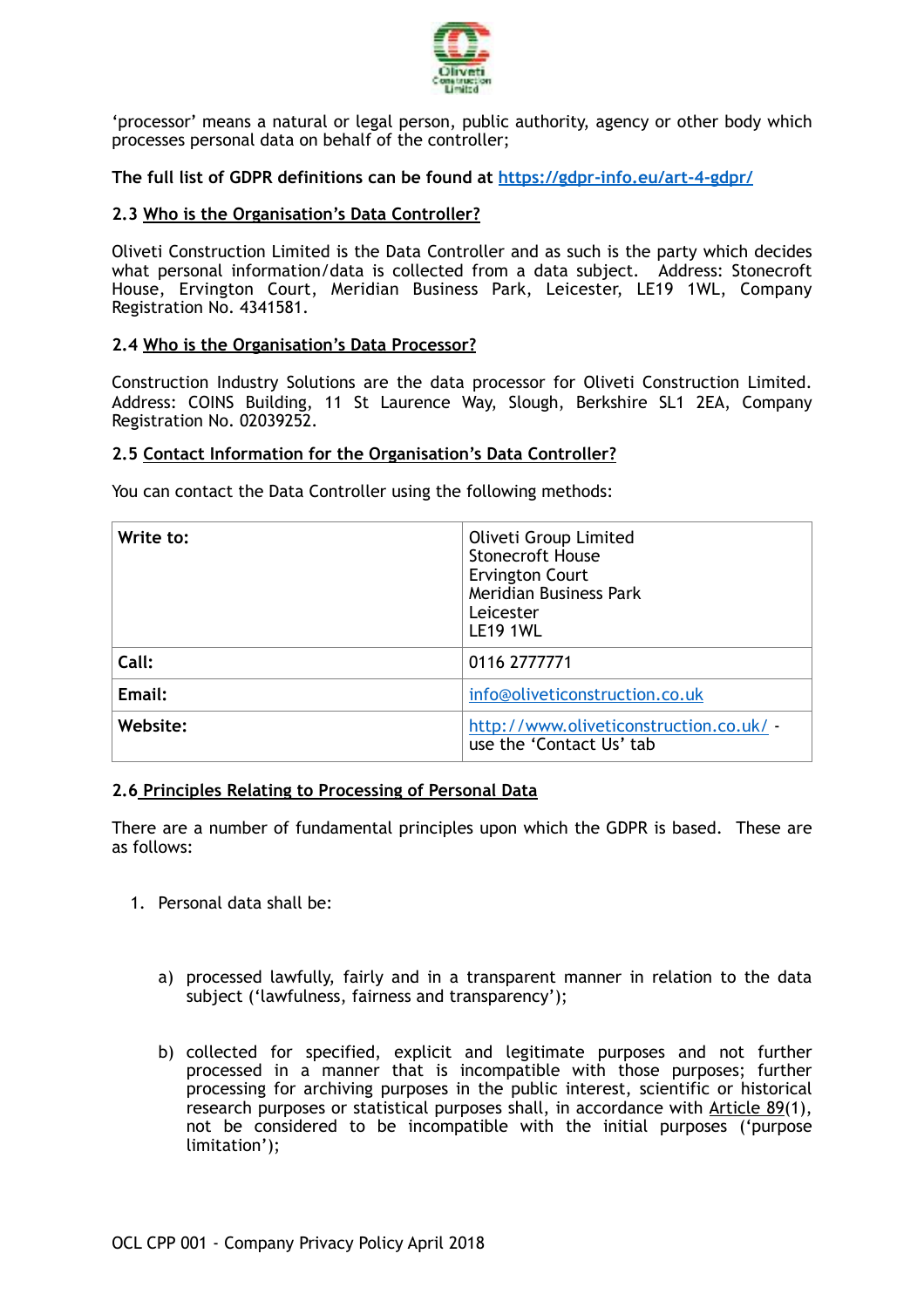

- c) adequate, relevant and limited to what is necessary in relation to the purposes for which they are processed ('data minimisation');
- d) accurate and, where necessary, kept up to date; every reasonable step must be taken to ensure that personal data that are inaccurate, having regard to the purposes for which they are processed, are erased or rectified without delay ('accuracy');
- e) kept in a form which permits identification of data subjects for no longer than is necessary for the purposes for which the personal data are processed; personal data may be stored for longer periods insofar as the personal data will be processed solely for archiving purposes in the public interest, scientific or historical research purposes or statistical purposes in accordance with [Article](https://gdpr-info.eu/art-89-gdpr/)  [89\(1](https://gdpr-info.eu/art-89-gdpr/)) subject to implementation of the appropriate technical and organisational measures required by this Regulation in order to safeguard the rights and freedoms of the data subject ('storage limitation');
- f) processed in a manner that ensures appropriate security of the personal data, including protection against unauthorised or unlawful processing and against accidental loss, destruction or damage, using appropriate technical or organisational measures ('integrity and confidentiality').
- 2. The controller shall be responsible for, and be able to demonstrate compliance with, paragraph 1 ('accountability').

Oliveti Construction Limited will ensure that it complies with all of these principles both in the processing it currently carries out and as part of the introduction of new methods of processing such as new IT systems.

# **3. Fair Processing of Your Personal Data**

Any personal information that you provide will be collected, processed and stored in accordance with the GDPR. It will be used by us and data processors to deliver and improve services and fulfil our statutory and contractual duties. We will not disclose any personal information to any other third parties unless required to do so by law.

# **3.1 The Legal Basis for Processing Your Information**

We are responsible for collecting and processing your personal data on a legal basis of Legitimate Interests. This means the processing is necessary for your legitimate interests or the legitimate interests of a third party unless there is a good reason to protect the individual's personal data which overrides those legitimate interests.

The legitimate interests pursued by both the organisation and its data processors are:

• To offer products and services to our employees, subcontractors, suppliers and clients.

# **3.2 What Personal Data do we Process**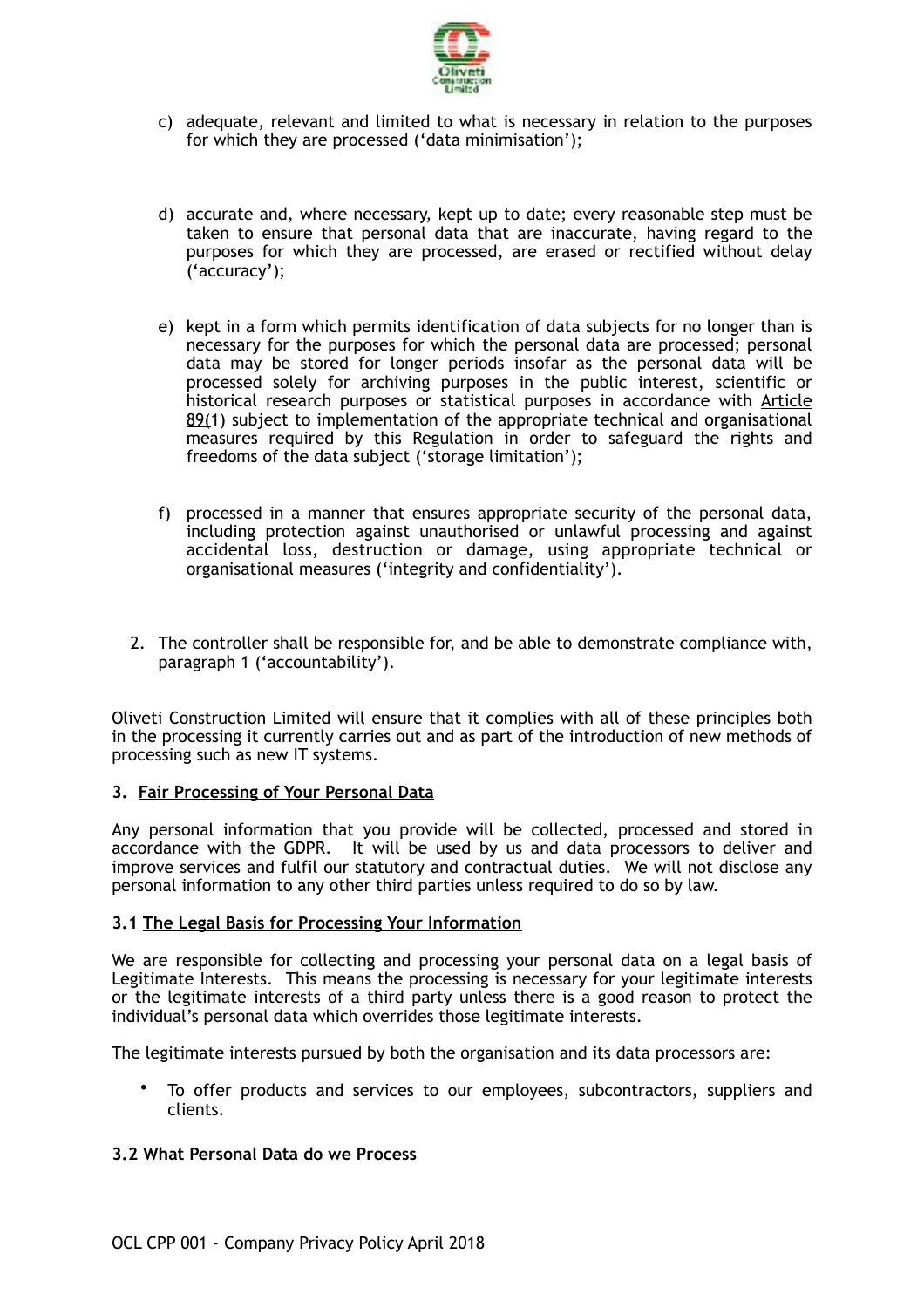

We have a duty to collect and process sufficient personal information about you to enable us to provide services and fulfil our legal and contractual responsibilities. This can include:

- **Personal information** such as your name, postal address, contact telephone numbers, personal email addresses etc.
- **Financial information** such as bank account, credit card, and direct debit details of you or your business.
- **Employment Information** such as current or previous company name, company address, company contact telephone numbers and email addresses.
- **Special Category Data**. Some data is called special category data which is more sensitive, and we have to look after it more carefully. This includes details of ethnic origin, religious beliefs, sexual orientation, trade union membership, health data, and biometric (e.g. fingerprints, facial recognition) and genetic (e.g. DNA) data. If we wish to pass your sensitive personal data onto a third party, we will usually only do so once we have obtained your consent, unless we are legally required to do so.

# **3.3 Why we collect and Process Your Personal Information**

We will collect and process your personal information for the following reasons:

- To employ staff and monitor equality
- To carry out obligations arising from any agreements entered between you and us, and to provide you with information, products and services that you request from us
- To provide you with information about other goods and services we offer that are like those you have already purchased
- To administer internal operations such as data analysis, testing, research, statistical and survey purposes
- To communicate with you to gain feedback about our organisation, products and services

# **3.4 How we collect Your Personal Information**

We collect, store and use the information you directly provide in a manner that is compliant with the GDPR. We may also collect information about you from family members, associates or beneficiaries of products and services. We may also process information generated about you from business partners such as financial services institutions or insurers, account beneficiaries or others who are a part of providing your products or services or operating our business.

# **3.5 How We Store and Secure Your Personal Data**

We will always try and keep your personal data secure, whether it is held in paper format or electronically. We implement appropriate technical and organisational measures to protect your personal information against accidental or unlawful destruction, loss, change, or damage.

# **3.6 Sharing your Personal Data with Other Organisations**

We may share your personal information with any member of our group including its subsidiaries. In order to provide you with the services or products you require there may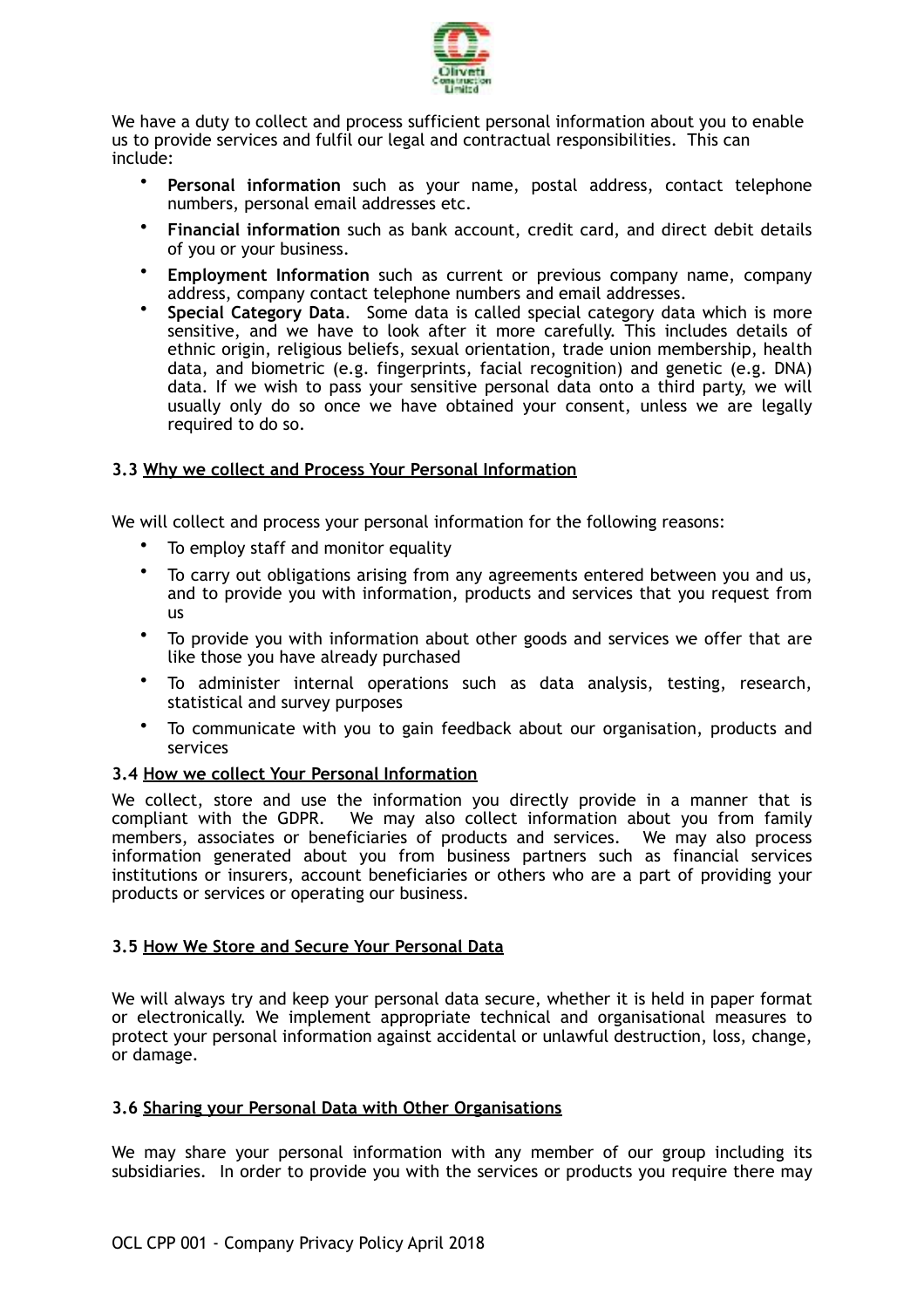

be occasions when your information is shared with those who carry out work on our behalf such as business partners, suppliers, and subcontractors for the performance of any agreement we enter with them or with you. We may also share your information with Government departments such as HMRC, Contractors providing IT services, and pension providers if necessary. These providers are obliged to keep your details safe and secure, and use them only to fulfil your request. If we wish to pass your sensitive personal data onto a third party, we will usually only do so once we have obtained your consent, unless we are legally required to do so.

## **3.7 Sharing Your Personal Data outside the United Kingdom or the European Economic Area**

Your personal data will not be transferred outside of the United Kingdom (UK) or the European Economic Area (EEA).

# **3.8 Retention Periods for Your Personal Data**

We will only hold your personal data for as long as necessary. Unless we otherwise explain to you we will hold personal data based on the following criteria:

- For as long as we have reasonable business needs such as managing our relationship with you and managing our operations;
- For as long as we provide information, products and/or services to you and then for as long an individual can bring a claim against us; and/or
- Retention periods in line with legal and regulatory requirements or guidance

# **3.9 Deletion/Destruction of Your Personal Data**

We will take great care to ensure your personal data has been securely destroyed or deleted when no longer required or as per your request. The following methods of data destruction apply to our organisation:

- *Data held in paper format* Data held in paper format will be shredded once no longer required.
- *Data held in an electronic format* Electronic data will be deleted from all computer systems where it has previously been stored.

#### **3.10 Changes of Your Personal Data**

We are required to ensure your personal data is correct and accurate. Should your personal information change at any time please contact us using any method listed in section 2.5 of this Privacy Policy.

#### **4. Rights of the Individuals**

The GDPR includes the following rights for individuals:

- **The right to be informed**  Oliveti Construction Limited provides fair processing information by way of this Privacy Policy.
- **The right of access**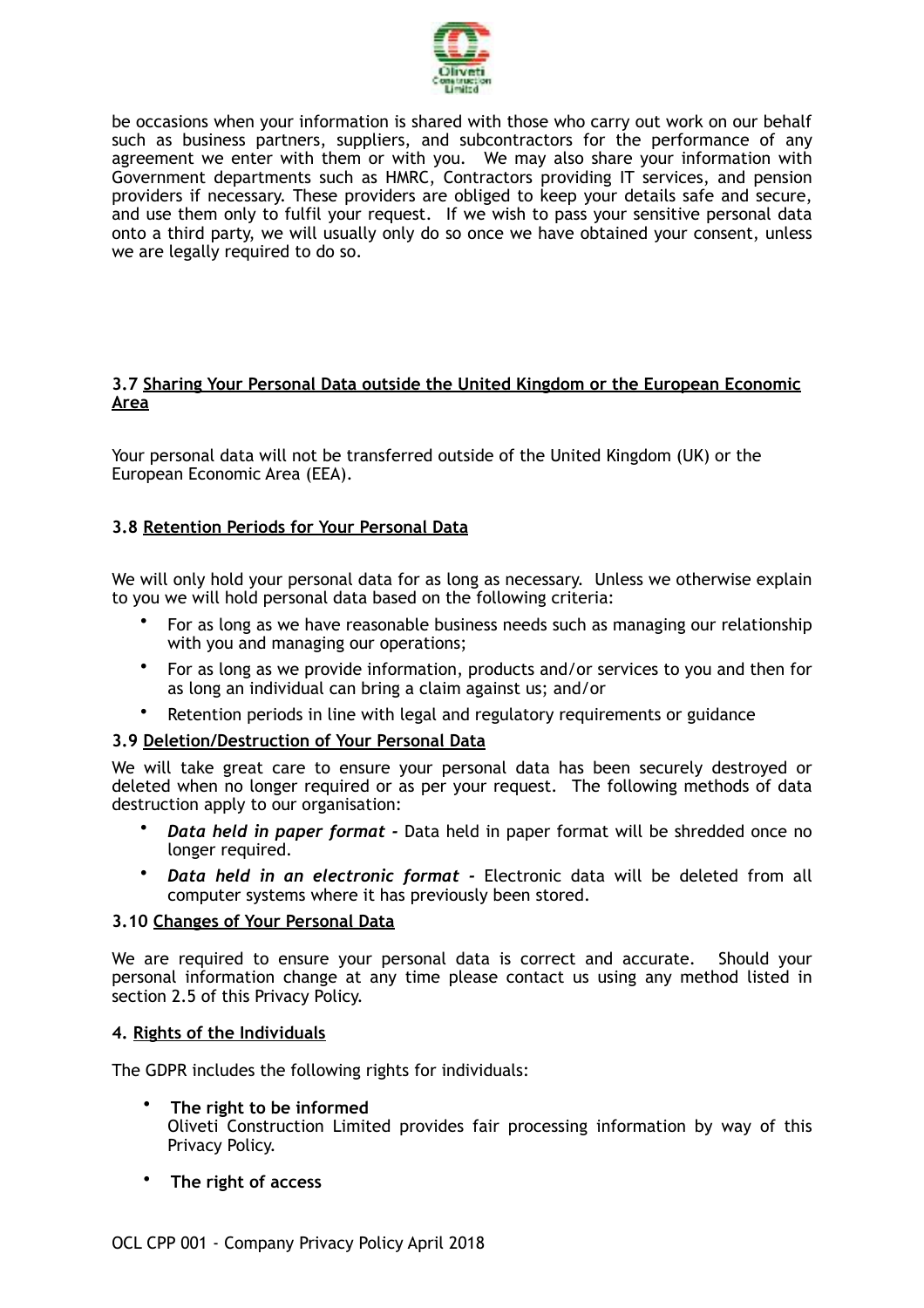

You have the right to obtain confirmation about how we are processing your personal data and what data we hold about you. You can request a copy of the data held about you by using the methods described in section 2.5 of this Privacy Policy.

## • **The right to rectification**

If we hold inaccurate or incomplete information, you have the right to have that information corrected or completed.

## • **The right to erasure (also known as "right to be forgotten")**

You have the right for your information to be erased. We will remove or erase your information on request if there is no compelling reason for us to keep it, such as for the ongoing administration in relation to any arrangement with us.

#### • **The right to restrict processing**

You have the right to restrict or block processing, this will not affect the processing that has been done so far, but will stop further processing. When processing is restricted Construction Industry Solutions are permitted to store your personal data, but not to process it any further. The organisation can retain just enough information about you to ensure the restriction is repeated in the future.

#### • **The right to data portability**

You have the right for your information to be provided in a machine-readable format to enable easy transfer between processors. This allows you to move, copy or transfer personal data easily from one IT environment to another in a safe and secure way, without hindrance to usability.

## • **The right to object**

You have the right to object to certain purposes for processing, in particular to data processed for direct marketing purposes and to data processed for certain reasons based on our legitimate interests.

• **The right not to be subject to automated decision making including profiling**  We do not perform automated individual decision-making (making a decision solely by automated means without any human involvement); and

Profiling (automated processing of personal data to evaluate certain things about an individual). Profiling can be part of an automated decision-making process.

Each of the rights mentioned in section 3 are supported by appropriate procedures within Oliveti Construction Limited that allow the required action to be taken within the timescales stated in the GDPR. Should you wish to exercise the rights detailed above please contact us using the methods detailed in section 2.5 of this Privacy Policy.

| Fable 1:                   |                                                                                                                  |
|----------------------------|------------------------------------------------------------------------------------------------------------------|
| Data Subject Request       | <b>Timescale</b>                                                                                                 |
| The right to be informed   | When data is collected (if supplied by data<br>subject) or within one month (if not<br>supplied by data subject) |
| The right of access        | One month                                                                                                        |
| The right to rectification | One month                                                                                                        |
|                            |                                                                                                                  |

**These timescales are shown in table 1 below: Table 1:**